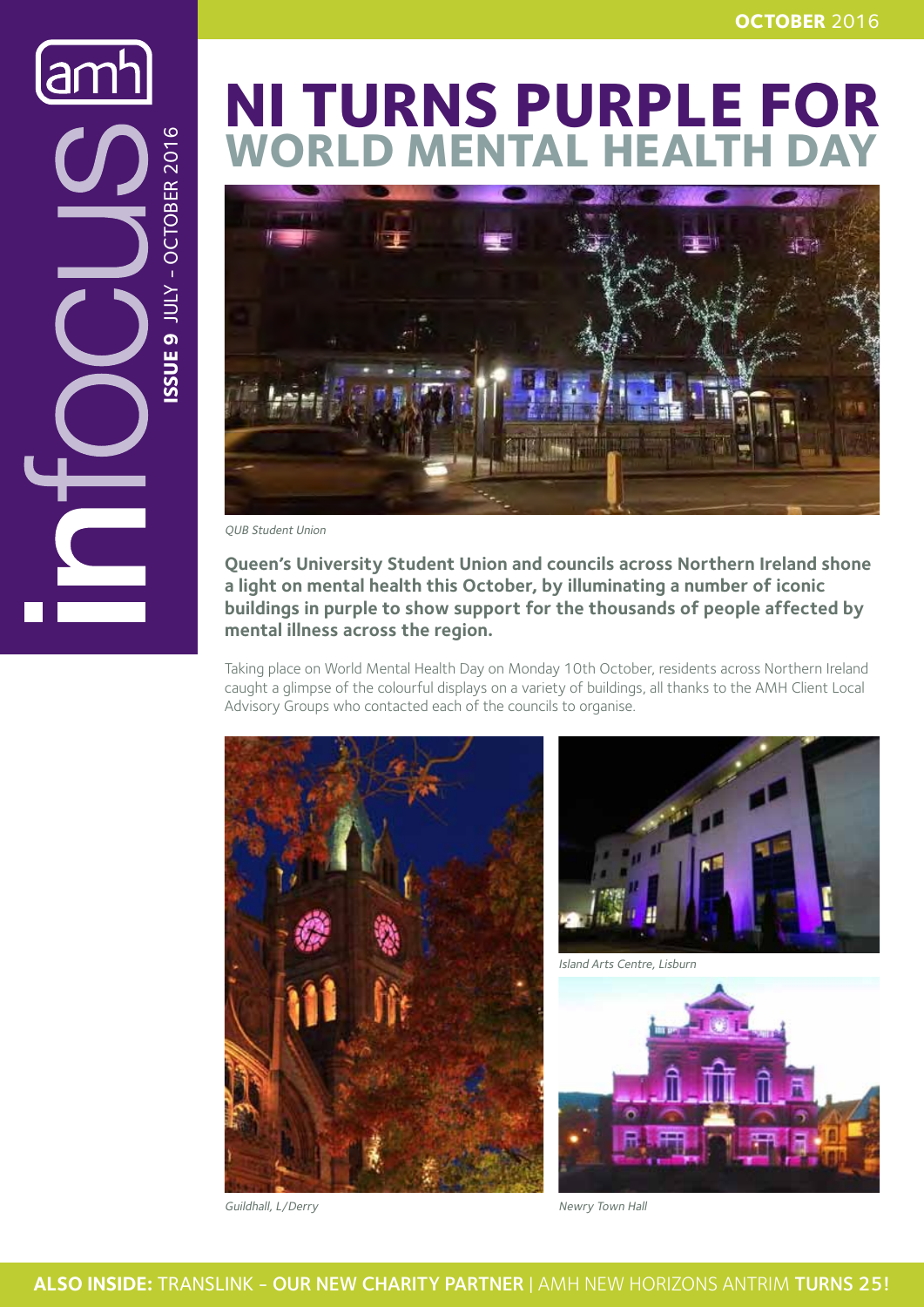### **OCTOBER** 2016

# **TRANSLINK ANNOUNCE AMH AS NEW CHARITY PARTNER**

**Translink has announced Action Mental Health (AMH) as its new Charity Partner for the next three** 

**years.** Announcing the new partnership, Translink's Group Chief Executive Chris Conway said: "Translink has a long history of supporting local charities up and down the country. We are delighted to now partner with Action Mental Health as our Corporate Charity who were nominated and selected by our employees. Mental health is so important at every stage in life from childhood right through to adulthood and we look forward to developing this partnership. We already have an exciting calendar of events being planned with fundraising going towards the AMH – 'Healthy Me' Programme aimed at local primary school children to positively promote mental health, social and emotional wellbeing."



#### **NI CYCLISTS RAISE THOUSANDS FOR AMH**



**On 2nd October hundreds of cyclists across Northern Ireland participated in this year's 'Granite Challenge' to help raise funds for Action Mental Health's (AMH), Men's Shed Project.** Starting at the charity's New Horizons service in Downpatrick, the "peloton" cycled 55 miles through the Mourne Mountains to Spelga Dam and back to help raise an incredible total of £7,241.22!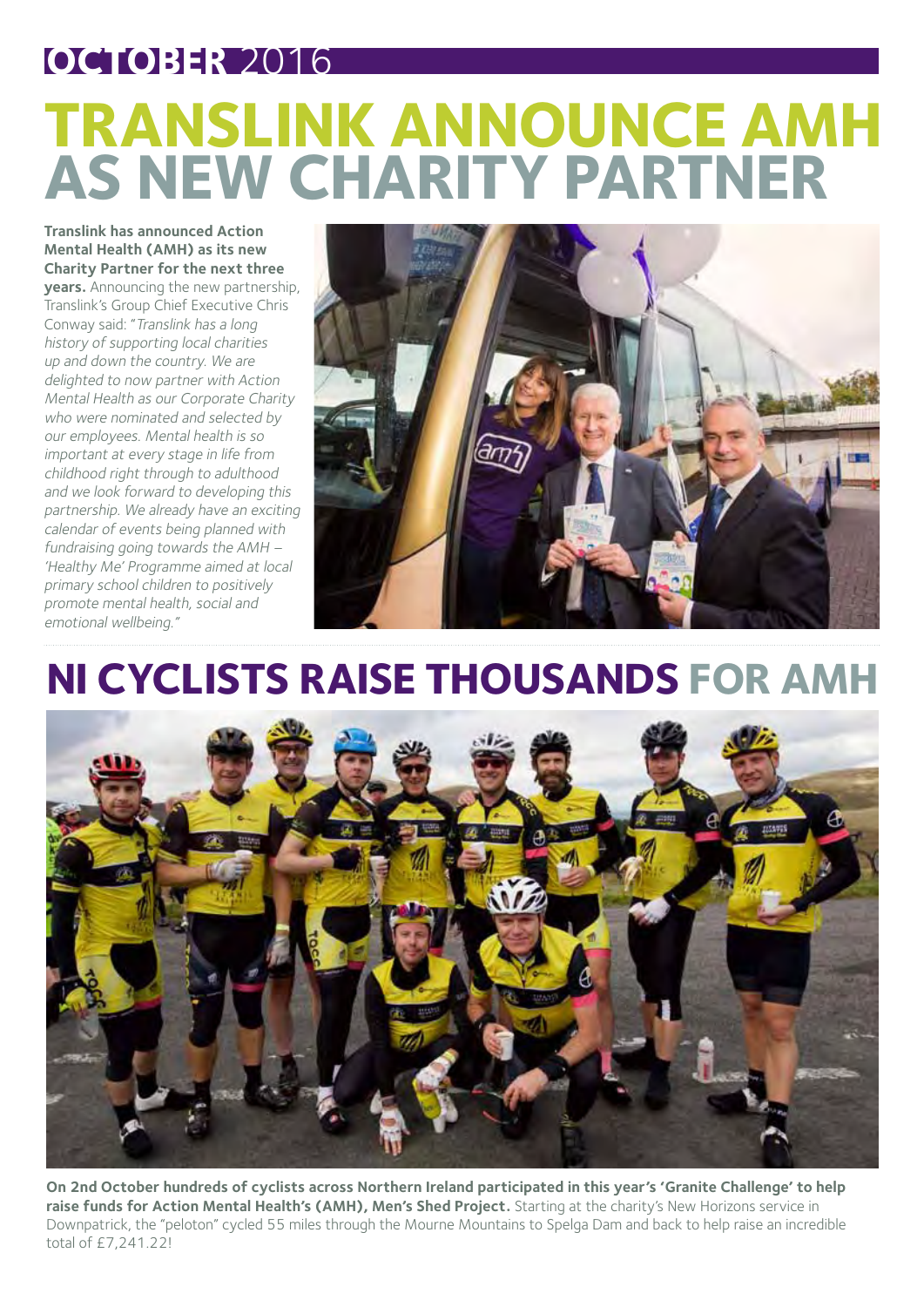# **PORTADOWN TURNS PURPLE**



**Many thanks to Armagh City, Banbridge & Craigavon Borough Council Lord Mayor, Councillor Garath Keating, who supported AMH turning Portadown Purple for World Mental Health Day.**

# **LIGHTS, CAMERA, ATAL HEALTH!**









**Clients from AMH New Horizons, North Down & Ards have been very busy in recent months, developing, scripting, filming and acting in their own short film which portrays some of the difficulties of living with mental health issues.**  Entitled "One Thing", the film illustrates the restrictions a mental illness can place on an individual's life, whilst also shedding light on the positive influences that help each client to push forward and focus on their recovery. The film and artworks were showcased alongside the film in Belfast City Hall on Tuesday 11th October, with special guests Deputy Lord Mayor Mary Ellen Campbell and Father Brian D'Arcy in attendance. Thanks to the choir from Belfast New Horizons who provided the entertainment!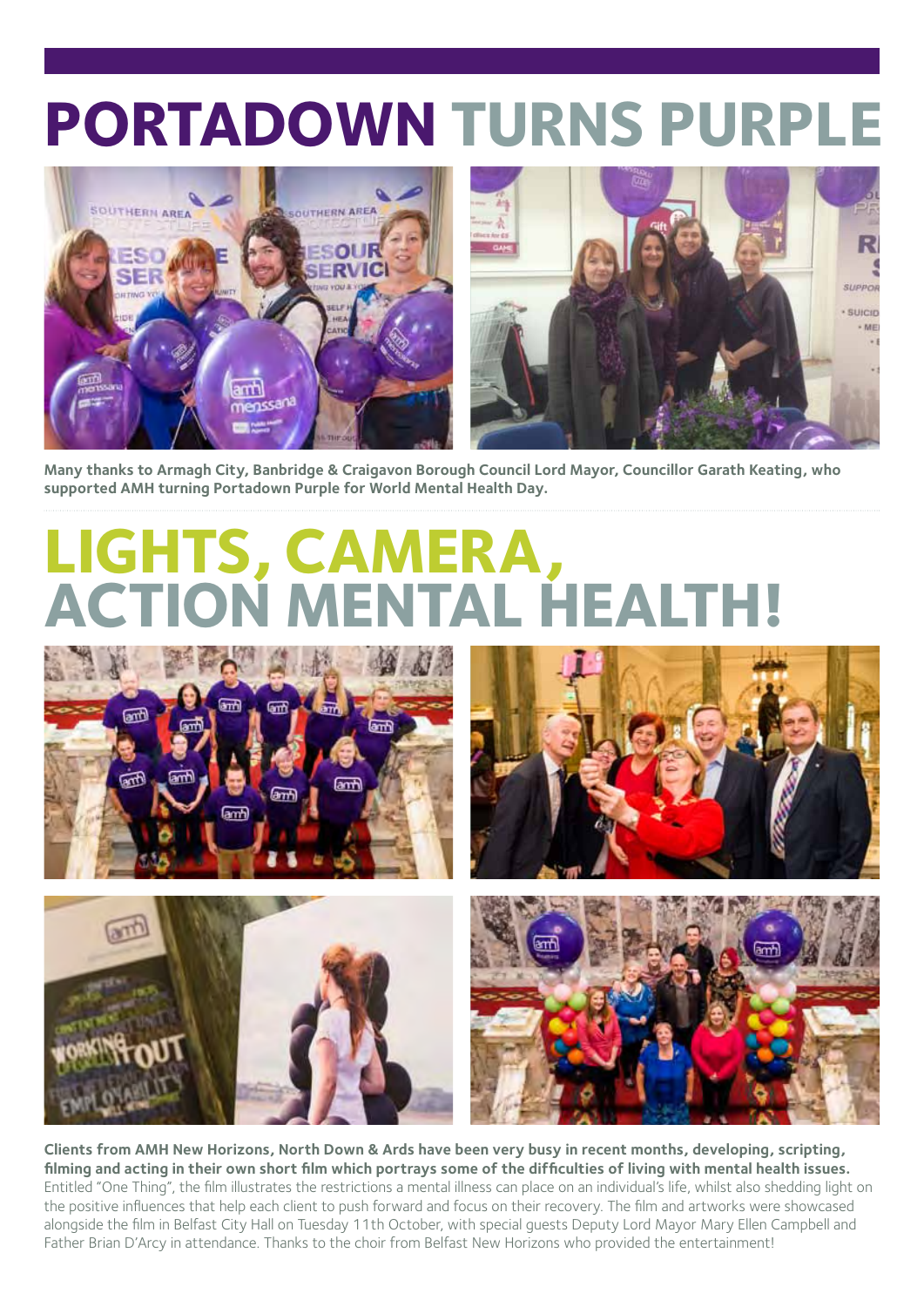# **OCTOBER** 2016 **THANK YOU EIR NI**



**AMH New Horizons Derriaghy welcomed volunteers from Eir Business NI as part of our World Mental Health Day celebrations.** The volunteers joined clients at our allotment plot in Colin Glen Allotments, Community Garden & Healthy Living Centre. Everyone worked very hard all morning clearing the beds and getting it ready for planting next spring. We collected onions, carrots, cauliflower, rhubarb, potatoes and beetroot, leaving only our brussel sprouts which will be ready to harvest in time for Christmas. Thanks once again to Eir NI for volunteering their time to help us!

# **WINNING BID**

**Thank you and well done to talented artist, Ross Thompson, who auctioned three of his artworks to help raise funds for AMH New Horizons.** Entitled "Calibre 22", the event took place from 6th – 14th October in Clotworthy House, when three multi-medium artworks depicting some of Northern Ireland's most famous faces, such as Seamus Heaney and Queen Daenerys Targaryen from Game of Thrones, were auctioned.

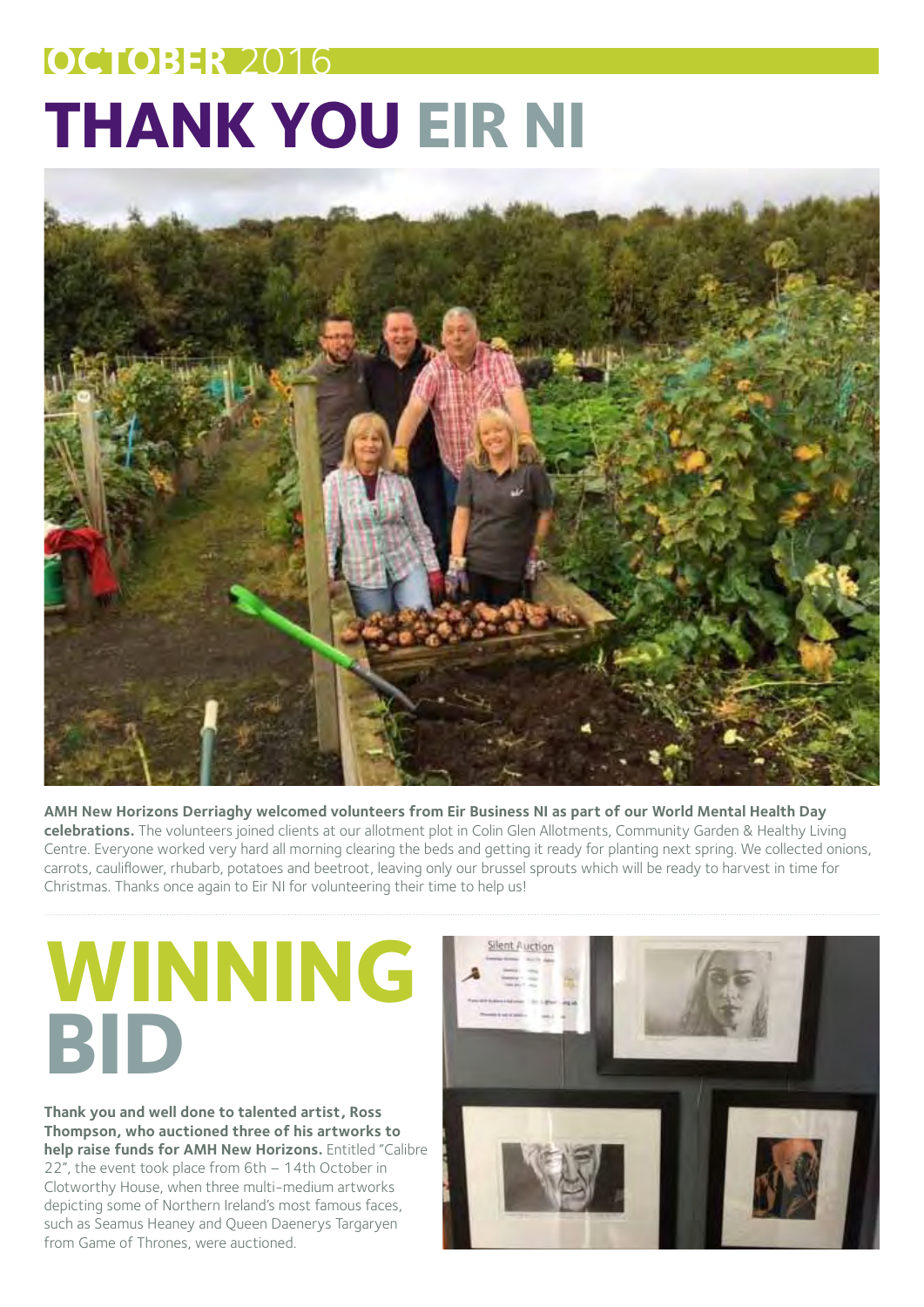#### **SACRED HEART CELEBRATE WORLD MENTAL HEALTH DAY**

**Sacred Heart Grammar School Newry recently joined the AMH MensSana team to celebrate World Mental Health Day! Great work ladies!**



#### **DOUBLE MEDAL JOY FOR ADRIENNE**



**Adrienne Murphy, former service user of AMH New Horizons Newry & Mourne, achieved Silver and Bronze Medals at the Northern Ireland Tae Kwon- Do Championships in Banbridge on Saturday 8th October 2016.**  Since leaving AMH New Horizons, Adrienne has gained permanent employment with McKeowns Solicitors Newry. Well done Adrienne!

#### **Mental Health Campaign SCOOPS INDUSTRY Award s**



**For the second year running, Action Mental Health has triumphed at this year's CIPR Pride awards by winning Gold in the coveted Healthcare and Public Affairs categories for its ambitious Regress, React, Resolve campaign.** Competing against some of Northern Ireland's leading communications agencies, judges praised the widespread media attention AMH received for Regress, React, Resolve, which skilfully challenged Government to tackle underinvestment and fragmentation of mental health services in Northern Ireland.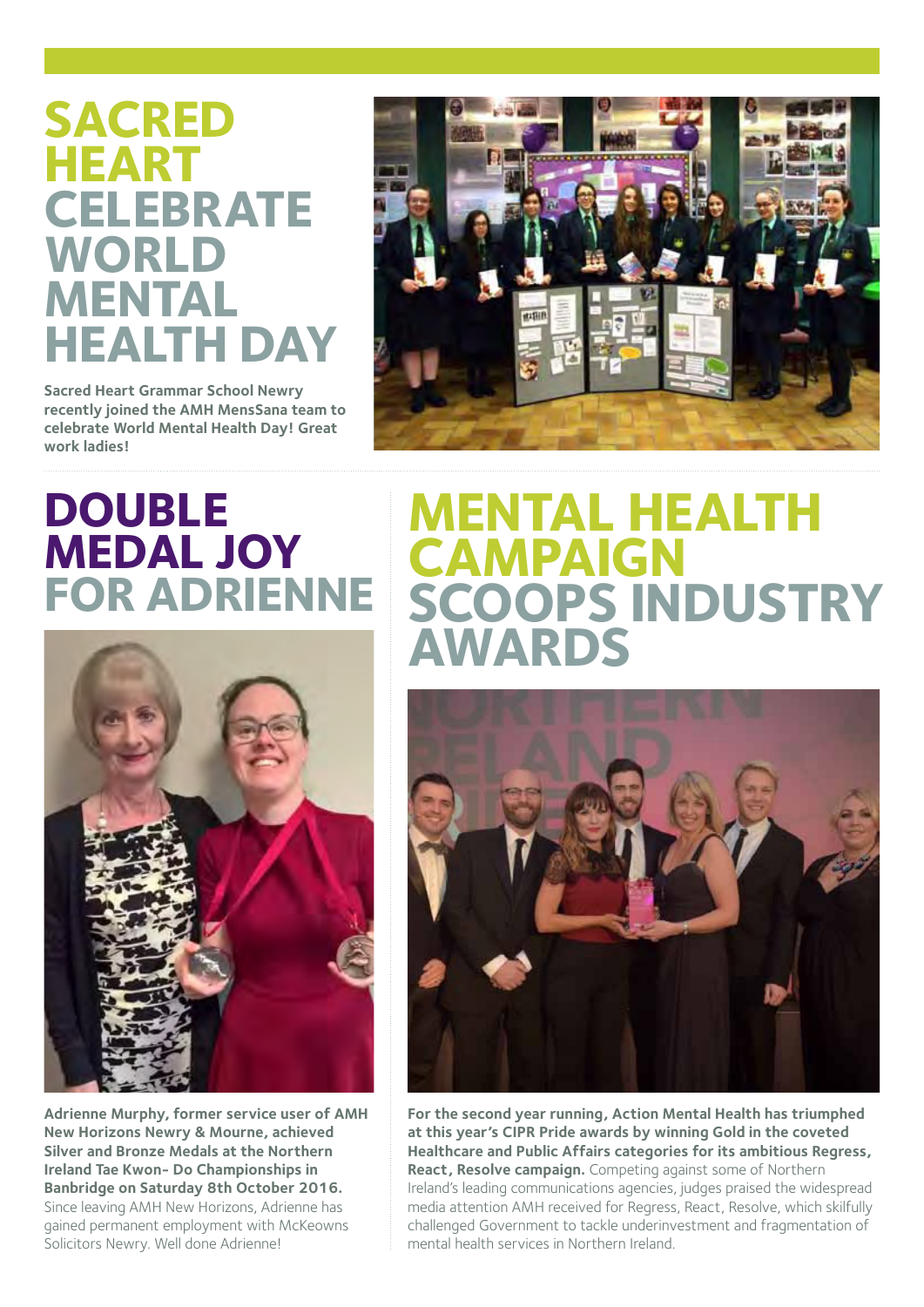#### **OCTOBER** 2016

# **COFFEE & CONNECT**

**Lady Sylvia Hermon, MP for North Down, and Mayor of Ards and North Down Borough Council, Alderman Deborah Girvan, joined local organisations to celebrate World Mental Health Day with a 'Connect Over Coffee' at the Flagship Centre Bangor on Saturday 8th October.**  There were various activities to promote positive health and wellbeing including Seacourt Print Workshop's creating your own print, AMH New Horizons' silk painting and Ards and North Down Council's Art Department's textiles and the creation of 'Suffolk Puffs' encapsulating positive words of hope and encouragement.





# **Mental Health Champion s**

**Gary Kane, AMH Works, presented the Heads Up Award to the AMH Works new Mental Health Champion Organisations, Allen & Overy, Lagan Construction Services, First Trust Bank and Smiley Monroe.** These organisations have been selected as companies at the forefront of mental health and wellbeing for staff having undertaken the AMH Works Mindful Manager and Personal Resilience Programmes.

## **SETTING THE GOLD STANDARD**

**Multi-Paralympic Gold Medalist and world record holder, Dr Michael McKillop joined in on our World Mental Health Day celebrations by offering his TOP TIPS for keeping mentally fit!**

- 1. Make sure to wake up everyday with a positive thought.
- 2. Keep active and exercise, which releases happy endorphins into the body.
- 3. Have a go to person that you trust and feel that you can talk to.

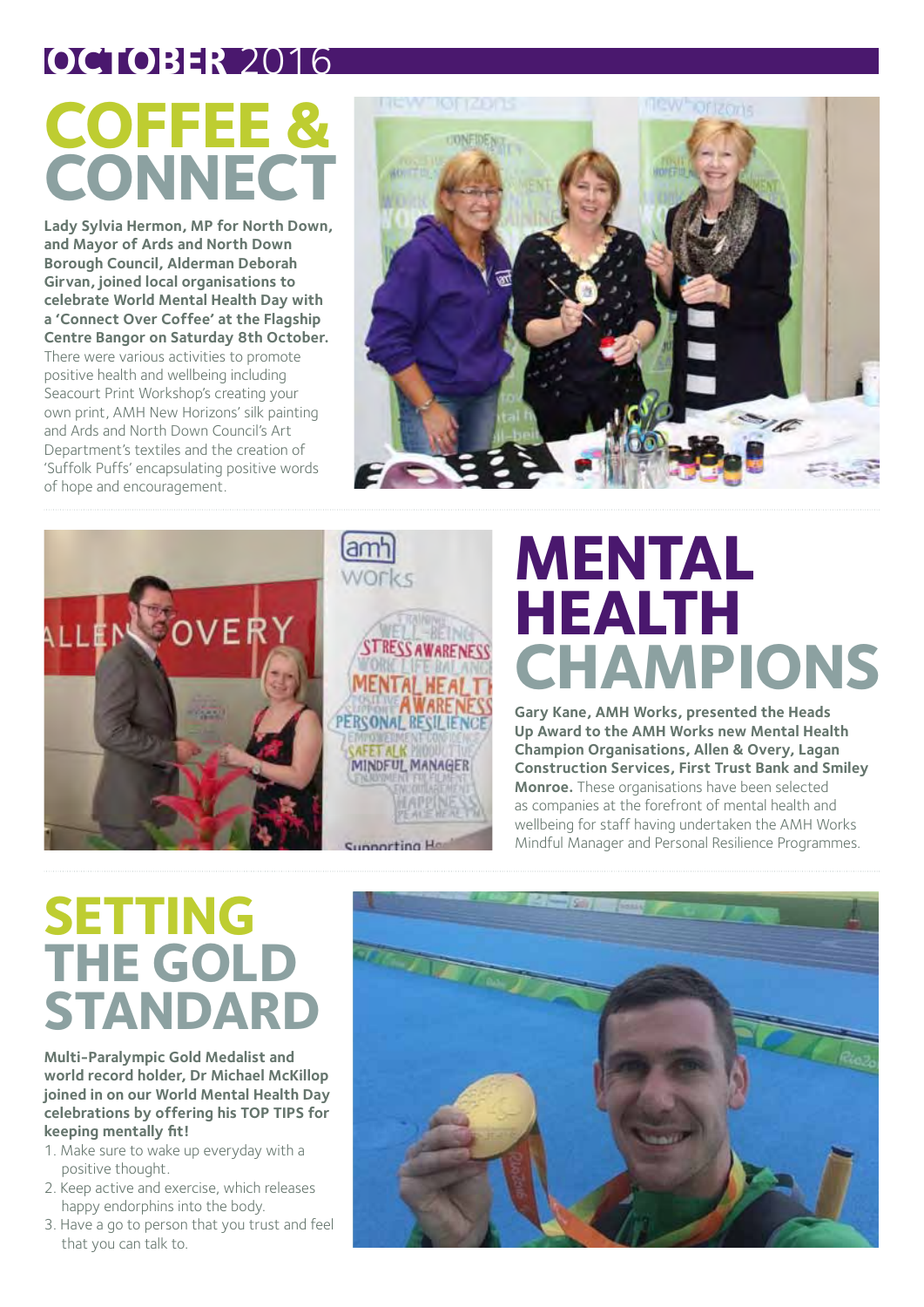# **SWEET CAROLINE DRIVING SUCCE SEPTEMBER** 2016



**This September, clients from our AMH New Horizons service in Newtownards visited HMS Caroline. HMS Caroline is the last remaining British WW1 light cruiser still afloat and the sole survivor of the Battle of Jutland (the only major naval action of WW1). Everyone had a great time!**

#### **AMH NEW HORIZONS ANTRIM TURNS 25!**



**AMH New Horizons in Antrim has been celebrating!! Not only were they celebrating all the amazing achievements of each of their clients in the Annual Certificate Presentation, but they were also celebrating the silver anniversary of the opening of the service in Antrim.** John Davis, Service Manager said, "it is wonderful to see so many Northern Trust health professionals, family and friends in attendance to celebrate the achievements of New Horizons Antrim clients and mark the 25th anniversary of the official opening of the Antrim service".



**Paul Braham presenting a cheque for £850 on the 13th September to Peter Clarke, Chairman of Newry & Mourne Horizons Employers Forum, and Roslyn Young, Employment Officer of AMH New Horizons Newry & Mourne.** Peter, Roslyn, Shenna Young, Martin Mc Creesh and Maynard Gilmore volunteered their time as car park supervisors at the Kilbroney Vintage Car Rally in Rostrevor on the 18th June and raised £850 for Action Mental Health.

#### **TEAM AMH HIT THE GROUND RUNNING**



**Team AMH, John, Joanna and Eoin, pictured at the finish of the Belfast City Half Marathon. PB's galore and first timer Joanna broke the 2 hour mark!**